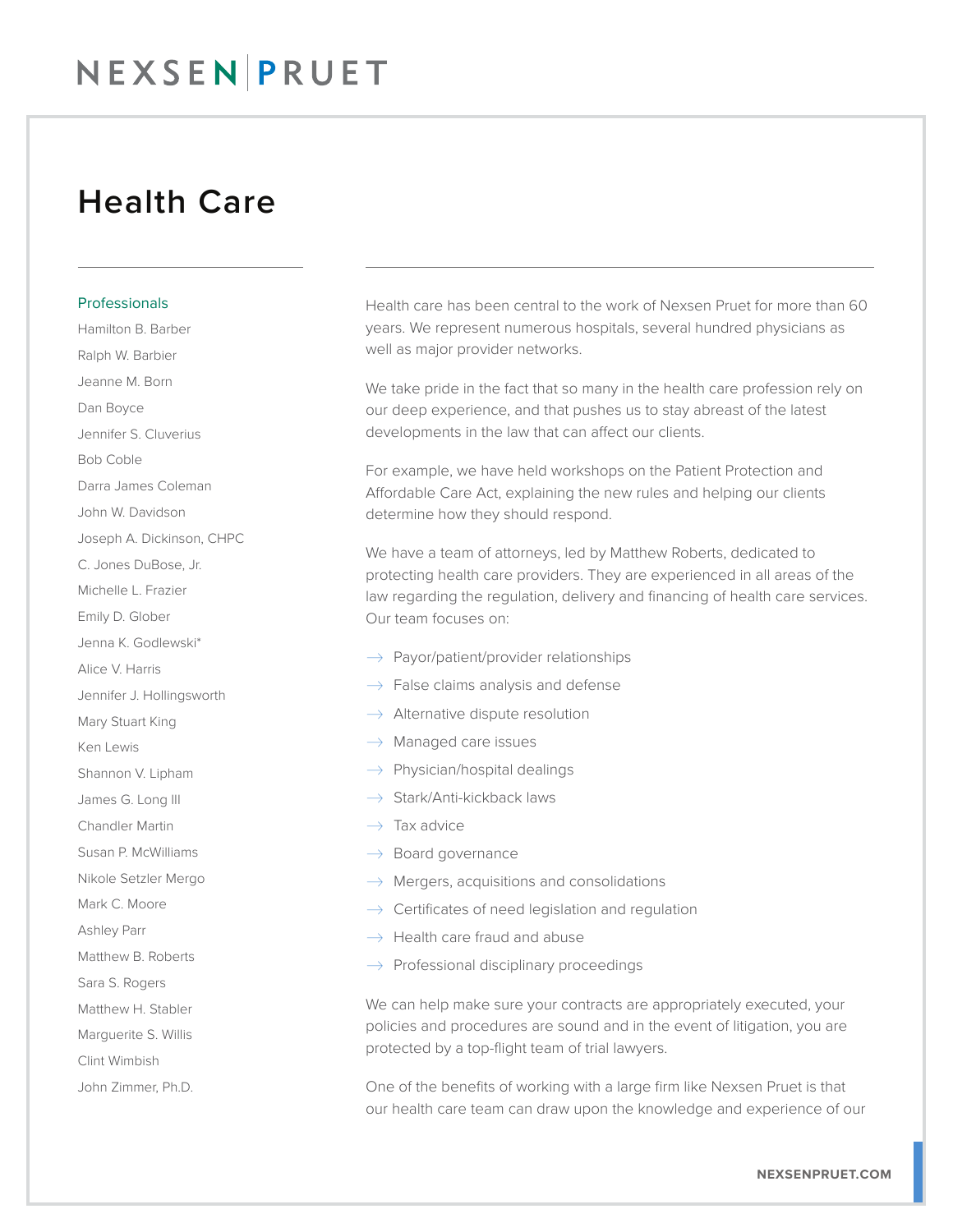other lawyers to provide comprehensive legal services.

We are frequent speakers at seminars on topics such as physician/hospital relationships, managed care contracting and the formation of integrated delivery systems. Our team regularly shares updates with our clients on specific industry issues, including new fraud and abuse cases, changes in reimbursement policy at state and federal level and other topical matters.

Health care is an increasingly complicated field, which is why physicians, providers and others need the support of a legal team with the deep experience of Nexsen Pruet.  $\overline{a}$ 

*For more information on our Health Law Team, contact Matthew Roberts, Health Care Team Leader, at 803.253.8286 or by email.* 

#### **Experience**

Article Series: Effectively Responding to Payor Audits & Program Integrity Investigations

3D Systems

#### News

Media Mention Nikole Mergo and Heather Hoopes-Matthews recognized on *Greenville Business Magazine's* 2021 "50 Most Influential List"

05.12.2020 | News from Nexsen Pruet New Podcast on Health Care in the Carolinas Debuts

08.15.2019 | News from Nexsen Pruet 76 Nexsen Pruet Attorneys Named to 2020 Best Lawyers in America® List

#### Events

03.10.2020 Webinar: The Biggest Health Care Scams and How to Avoid Being a Target

#### Insights

06.30.2022 | Article Health Care Price Transparency Update – New Rules and Recent Enforcement

06.21.2022 | Article Eliminating Kickbacks in Recovery Act (EKRA) Updates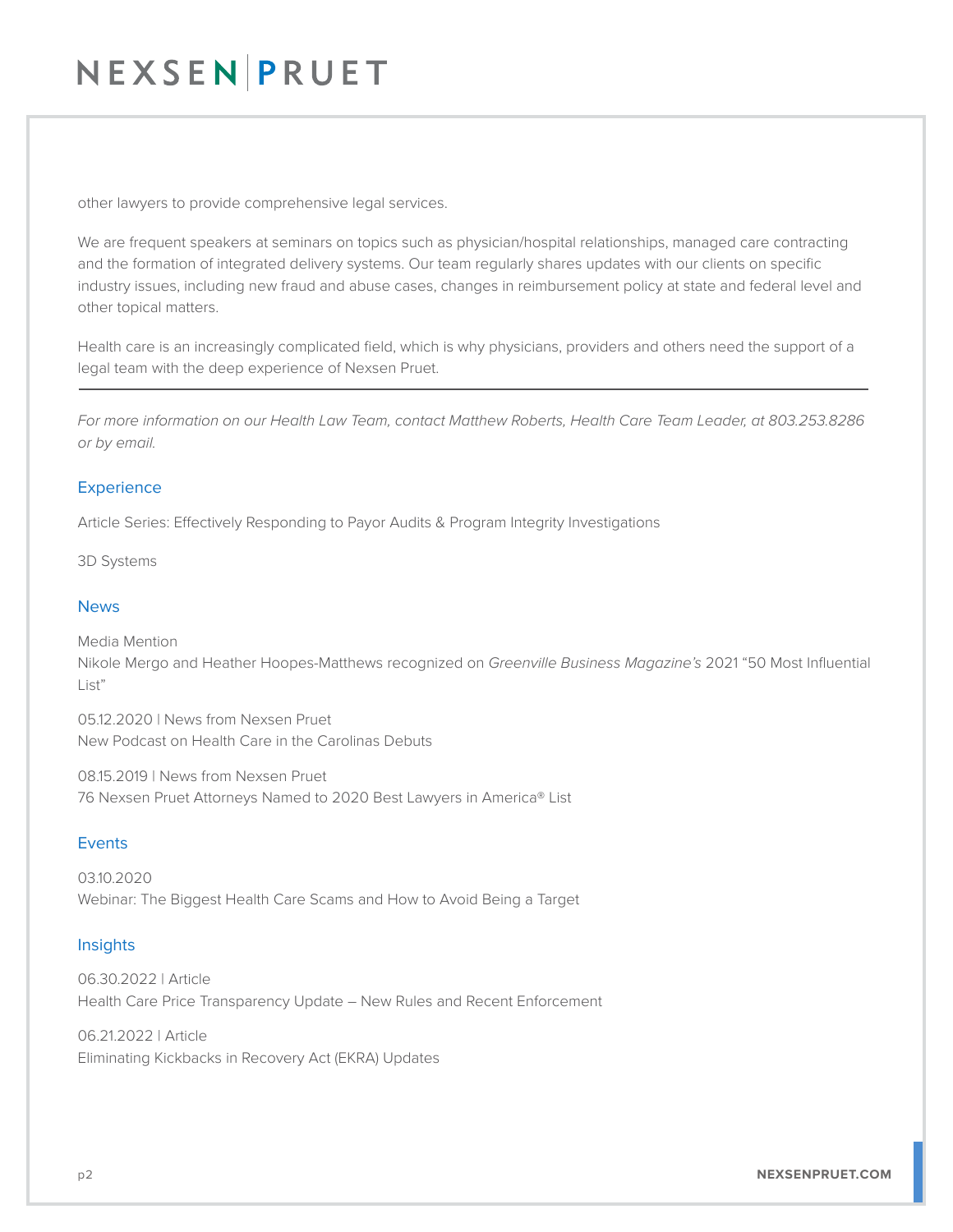06.21.2022 | Article No-Poaching, No Longer: Federal Agencies Target No-Poach Agreements in the Healthcare Industry

06.15.2022 | Article When Health Care Systems and Life Science Companies Collaborate: Benefits and Key Issues

06.08.2022 | Article What Happened to Healthcare Regulatory Reform in South Carolina? The Saga is To Be Continued

05.18.2022 | Article New Law Attempts to Place Limitations on Vaccine Mandates in South Carolina: Necessitating Affidavit to SC DEW in Certain Circumstances

04.26.2022 | Article CMS Publicly Releases New Hospital and Nursing Home Ownership Data

04.14.2022 | Article CMS Appeals: Anticipated Changes at ALJ Level Signal Need to Ramp Up Audit Defense

04.05.2022 | Publication Abolishment Closer Than Ever Before for Beleaguered South Carolina Public Health and Environmental Agency

03.28.2022 | Article Key Issues for Board Members of Life Sciences Companies to Follow in 2022

03.21.2022 | Article EEOC Update: Avoiding Discrimination against Employees with Pandemic-Related Caregiving Obligations

03.17.2022 | Article Does This Arrangement Require a Business Associate Agreement?

03.01.2022 | Article CDC Loosens COVID-19 Mask Guidance

02.25.2022 Federal Judge Strikes Down Portions of No Surprises Act Regulation

02.11.2022 | Article South Carolina Senate Passes Medical Cannabis Legislation

02.08.2022 | Article No Surprises Act: Good Faith Estimate Guidance for Physicians and Other Providers

01.31.2022 | Article SMRC Targets for 2022: After Heavy Focus on Hospice, the SMRC Moves On to Home Health and Other Projects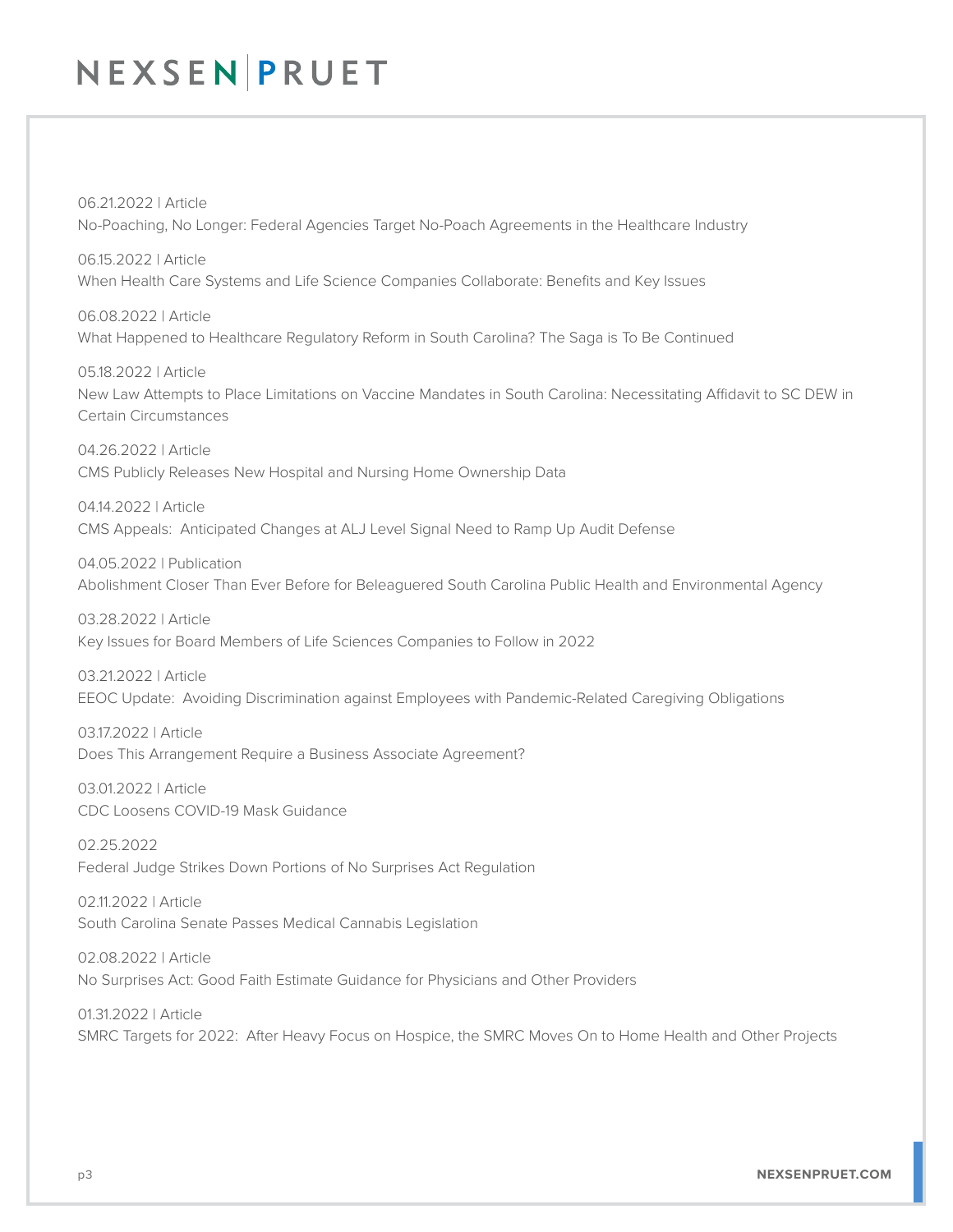01.25.2022 | Article Hospitals Held to Task While Insurers Get Time: *An Update on CMS Transparency Rules*

01.16.2022 | Publication CMS Issues New Vaccine Mandate Timing Deadlines for Healthcare Employers in the 24 States Previously Covered by Injunctions, including South Carolina

01.13.2022 | Publication Supreme Court Stays OSHA Vaccinate-or-Test Mandate

01.13.2022 | Publication U.S. Supreme Court Lifts Injunctions on CMS Vaccine Mandate: Healthcare Employers Should Plan for Compliance by Month's End

01.05.2022 | Article Provider Credit Balances Under the Microscope: Increased Enforcement Means Need to Review Credit Balance Procedures

12.08.2021 | Article Federal Contractor Vaccine Mandate Blocked *Nationwide*

12.06.2021 | Article

The South Carolina Supreme Court Issues an Important Decision on the Viability of Legal Claims by Former Employee for Termination of At-Will Employment

12.01.2021 | Article Federal Contractor Vaccine Mandate Blocked in Three States

11.10.2021 | Article Buyers Beware: FTC Policy Change Brings Back Prior Approval Provisions

11.02.2021 | Article Update: Enforcement of Hospital Price Transparency Rules

10.29.2021 | Article For Employers Making the Tough Calls in the Vaccine Mandate Trenches: EEOC Issues Welcome Guidance Clarifying What is -- and Is Not -- a Proper Religious Exemption

10.27.2021 | Article Federal Court Rejects Legal Challenges to Workplace Mandatory Vaccination Policies

10.12.2021 | Article Department of Labor Responds to COVID-Related Medical Premium Discounts and Surcharges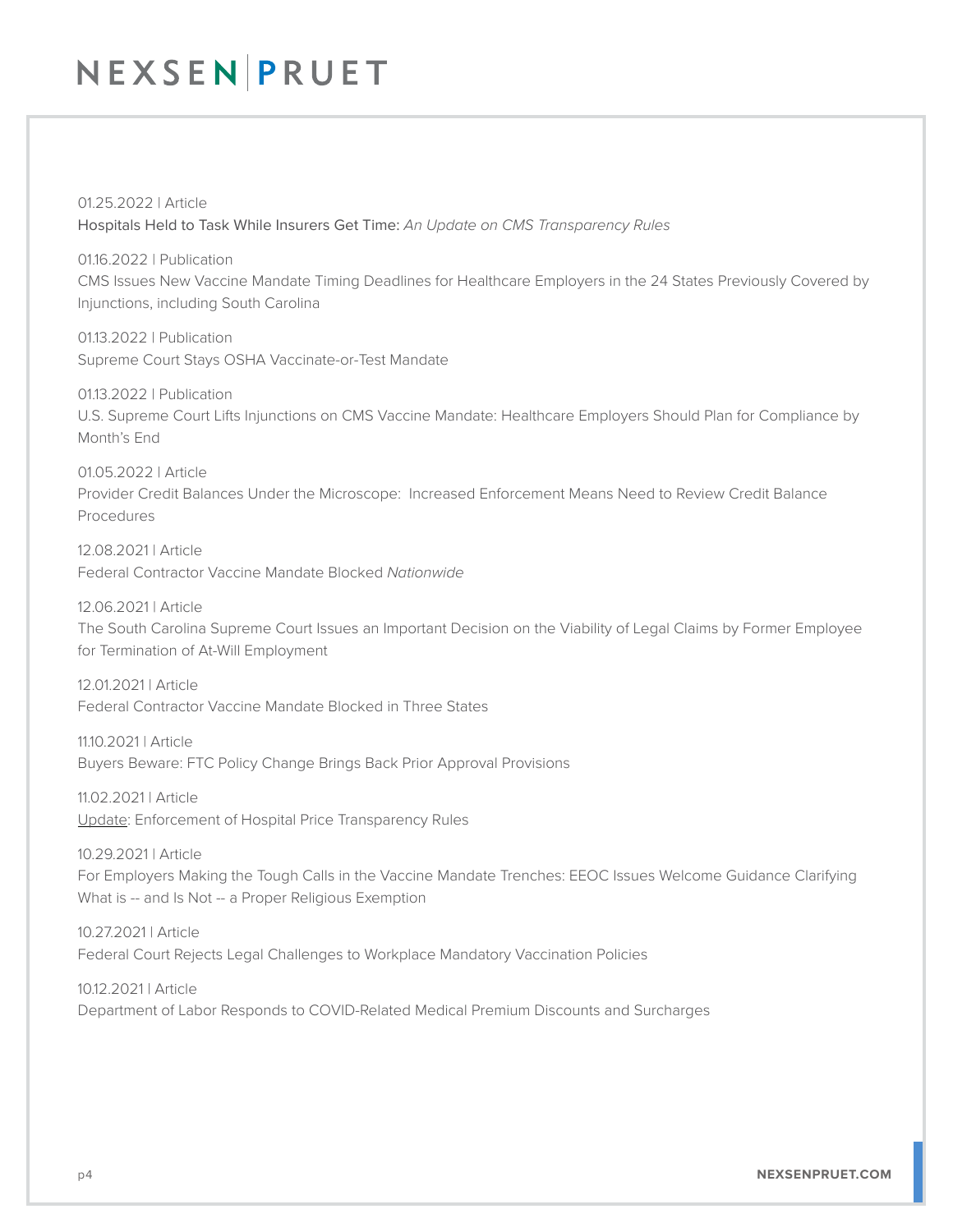Blog Post Taking the Pulse

10.01.2021 | Article Provider Relief Fund Recipients: Do You Have an Obligation to Conduct a Federally Mandated Single Audit?

09.30.2021 | Article Developments Regarding Employee Vaccination Requirements

09.27.2021 | Article CMS Reinforces Certain EMTALA Obligations

09.17.2021 | Article "The Future of DHEC Still Pending at the General Assembly?"

09.16.2021 | Article Prepare Now to Manage Employee Accommodation Requests Resulting from a Potential COVID-19 Vaccine Mandate

09.13.2021 | Article Health Care Consumerism

09.03.2021 | Article TPE Audits Are Back: What Providers Need to Know

08.25.2021 | Article FDA Full Approval of Pfizer's COVID-19 Vaccine: To Mandate or Not to Mandate, That is the Question

08.25.2021 | Article Workplace Protests and Mandatory Vaccinations

08.06.2021 | Article The Epic Week of July 26, 2021: a COVID-19 Vaccination Consensus, the ADA, the CDC, and a Mandate

08.01.2021 | Article Mask Up, Mask Down: In Reversal, Health Officials Recommend Masks for Fully-Vaccinated Individuals. What is the Potential Impact on Employer Immunity?

07.28.2021 | Article Your Next Hospital Stay May Be at Home: The Accelerating Movement Towards Hospital Care in the Home Setting

07.19.2021 | Article What President Biden's Executive Order on Non-Compete Agreements May Mean for Healthcare Providers

07.08.2021 | Article The FDA Revokes EUAs for Decontamination Systems and Non-NIOSH-Approved Respirators (i.e., KN95 Respirators)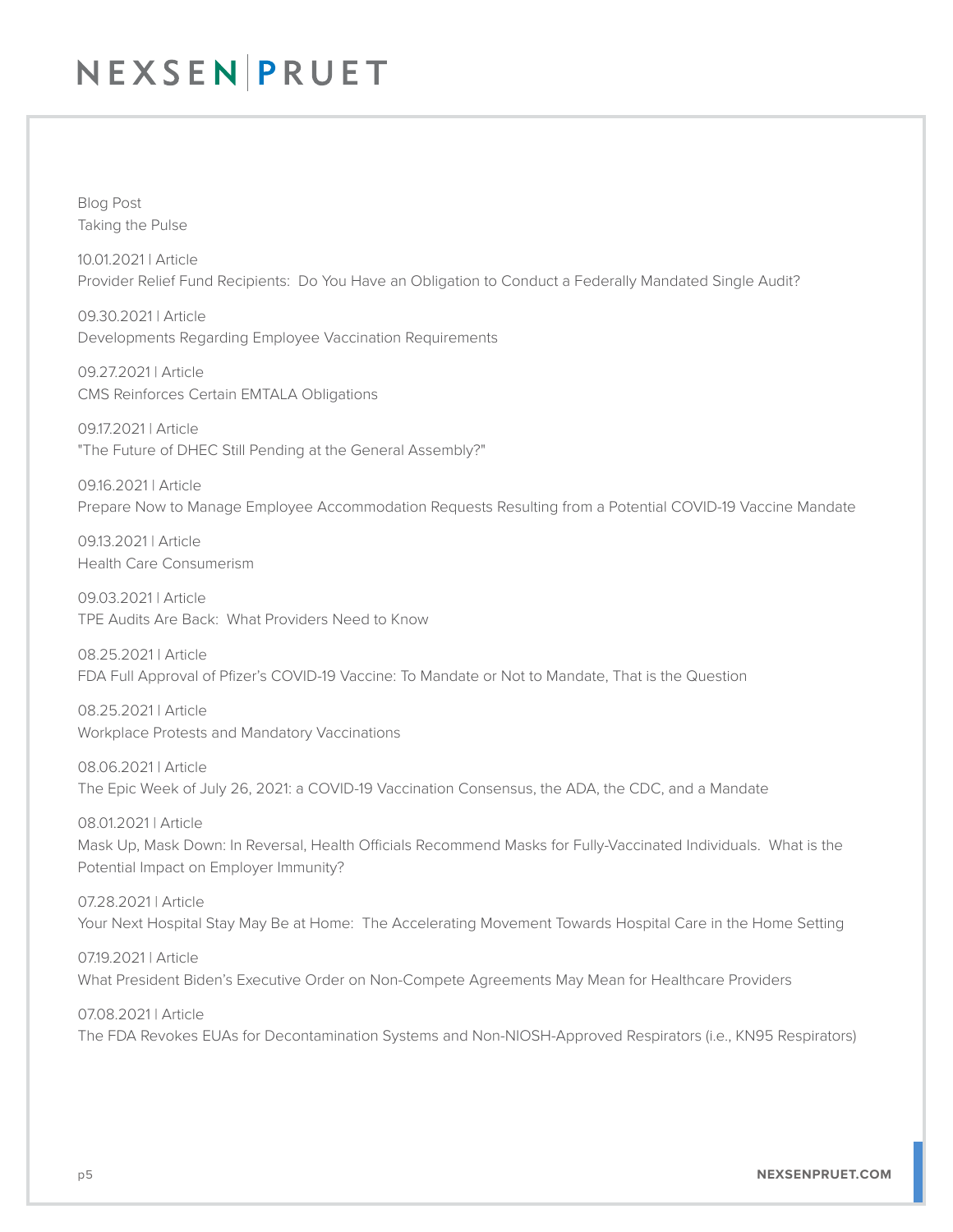07.01.2021 | Article Trend Toward Transparency in Pricing Continues

03.29.2021 | Article COVID-19 Passport: Will We Need a Ticket to Ride?

03.19.2021 | Article Rapid Rise in Telehealth Leads to Significant Oversight: How to Prepare Now for New Audit Activities

02.26.2021 | Article Regulation of Office-based Surgery in South Carolina: What's Old is New Again

02.22.2021 | Article Latest Developments in Health Care Consolidation

02.16.2021 | Article Behavioral Health Scores a Big Win with Telehealth Waivers During Pandemic, but Audit Risks are High

01.29.2021 | Article Top Ten Health Care Issues to Follow in the Carolinas in 2021

12.14.2020 Permanent Expansion of Telehealth Services – A Silver Lining?

12.07.2020

To Combat COVID-19 Surge, CMS Expands the "Hospitals Without Walls" Program by Launching the "Acute Hospital Care At Home" Initiative, as well as Implementing Increased Flexibility for Ambulatory Surgery Centers

10.28.2020 How employers can ensure federal law compliance by following updated EEOC guidance on COVID-19 screening and testing protocols

10.13.2020 Considerations for Private Equity and Venture Capital Groups Interested in the Health Care Industry

08.18.2020 It's Time for Hospitals to Prepare for Price Transparency

07.22.2020 Jenna Godlewski Discusses Fraud Accusations in Telehealth

07.17.2020 Federal Distribution of Point-of-Care COVID-19 Testing Instruments for Nursing Homes Begins This Week

07.12.2020 Key Steps In Responding to a COVID-driven OSHA Complaint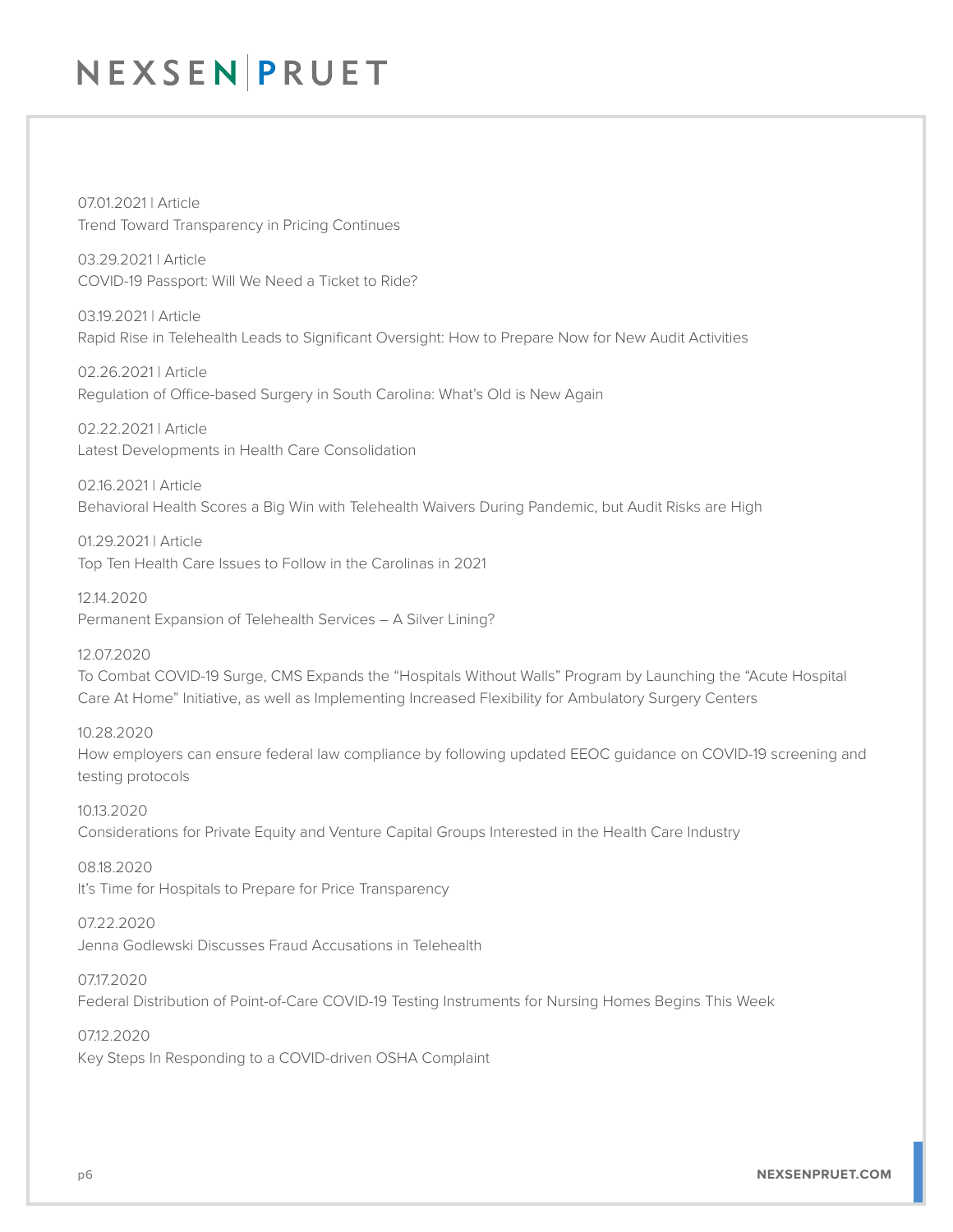#### 04.17.2020

COVID-19 Fraud and Law Enforcement Responses - In the Middle of the Pandemic, the Government Warns it Very Much CARES About Compliance and Enforcement

04.01.2020 Emergency Health Powers Act

02.26.2020 Dodge the Bullet - Settlement Prior to VA RAC Audit

10.30.2019 CMS Issues Proposed Rule to "Modernize and Clarify" the Stark Law

09.18.2019 Caution: Ban Ahead - The Rise in Bans on Salary History Inquiries Requires Employer Diligence

08.14.2019 Are Hospital Physician Networks Ready for TPE Audits?

07.01.2019 The Cost of Cost Transparency for Hospitals

06.27.2019 Cooperation Credit in False Claims Act Defense and the Potential Impact of Reimbursement Analysis and Compliance

06.25.2019 Current Payor Audits & Defending Them

05.20.2019 Medicare's Bloodhound in the Southeast: SGS gets the UPIC Auditing Contract

05.15.2019 OSHA Citation of Employer For Failing to Do More to Prevent Workplace Violence Upheld

05.10.2019 Stem Cell Recall and Legal Risks

05.09.2019 Bet-the-Career: Tips for keeping executives from becoming collateral damage in high stakes litigation

04.18.2019 Bet-the-Company: Keys to Prosecuting and Defending High Stakes Litigation

03.15.2019 Overtime: It Just Keeps Changing Over Time